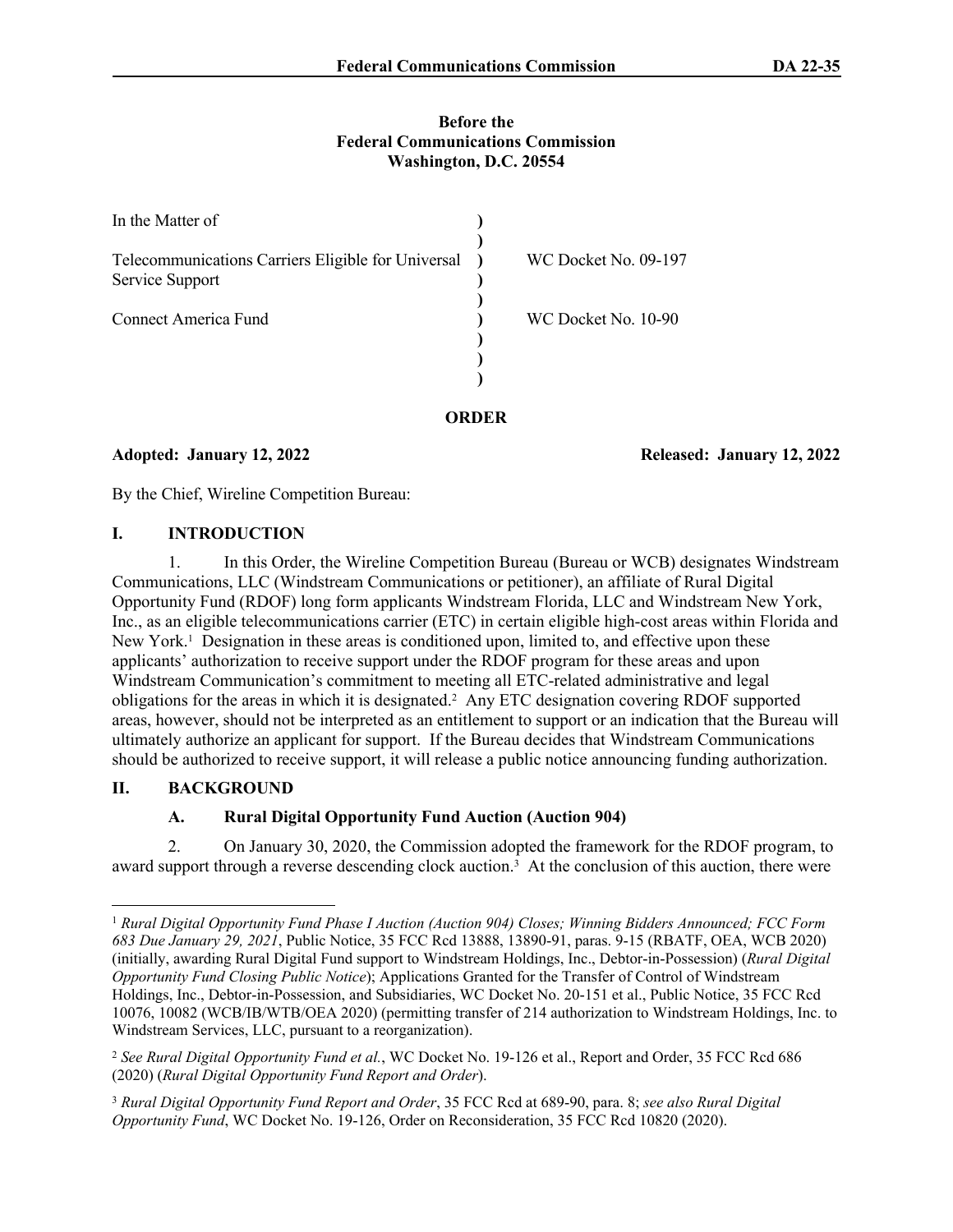180 winning bidders.<sup>4</sup> The Commission created a two-phase application process for this auction, requiring interested parties to successfully complete a short-form application (FCC Form 183) as a condition of participating in the auction; this application collected from applicants information and certifications that would enable the Commission to make an initial determination that the applicant had the legal, technical, and financial qualifications necessary to meet program requirements should it become a winning bidder.<sup>5</sup> In order to become authorized to receive support, winning bidders, or entities assigned support through the division of winning bids, would then have to complete a more comprehensive long form application (FCC Form 683) designed to ensure that support recipients are qualified to receive support and have met all regulatory prerequisites and conditions for receiving Universal Service Fund (USF) support.<sup>6</sup> Four-hundred seventeen (417) entities submitted long form applications by the January 29, 2021 deadline.<sup>7</sup> The Commission required that applicants submit as part of this application and no later than June 7, 2021, documentation of ETC designation(s) and a letter certifying that the designations cover all relevant census blocks in a state.<sup>8</sup>

3. The Lifeline—or low-income—program provides support to reimburse providers for offering supported services at discounted prices to qualifying low-income households, with more support directed at such households on Tribal lands.<sup>9</sup> Eligible services include voice and broadband Internet access service meeting certain requirements.10 In a given geographic area, a carrier may be designated as an ETC and become eligible to receive funding from both the high-cost and low-income components of the USF.11 ETCs are generally obligated to offer the Lifeline-supported service throughout their designated service areas.<sup>12</sup>

#### **B. Requirements for FCC ETC Desigation**

4. Section 254(e) of the Communications Act of 1934, as amended (the Communications Act), provides that "only an eligible telecommunications carrier designated under section 214(e) shall be eligible to receive specific federal universal service support."<sup>13</sup> Under section  $214(e)$ , an ETC is a "common carrier" that "offer[s] the services that are supported by the Federal universal service support mechanisms under section  $254(c)$ ,  $\frac{14}{14}$  and under that section, the Commission must "establish

<sup>7</sup> *See* Long form Applicants Spreadsheet, Long Form Applicants tab, [www.fcc.gov/auction/904/](https://www.fcc.gov/auction/904/).

8 47 CFR § 54.804(b)(5); *Rural Digital Opportunity Fund Closing Public Notice*, 35 FCC Rcd at 13894, 13900-01.

<sup>9</sup> *See Lifeline and Link Up Reform and Modernization et al*., WC Docket Nos. 11-42 et al., Report and Order and Further Notice of Proposed Rulemaking, 27 FCC Rcd 6656, 6663, para. 14 (2012).

<sup>10</sup> 47 CFR § 54.101; *see also* 47 CFR § 54.401(a).

<sup>11</sup> 47 U.S.C. § 54.201(a)(1) ("Only eligible telecommunications carriers designated under this subpart shall receive universal service support distributed pursuant to subparts D [universal service fund support for high-cost areas] and E [universal service support for low-end consumers] of this part); *id*. § 54.101(d) (providing that any ETC designated in high-cost areas must comply with requirements in the Lifeline support rules).

13 47 U.S.C. § 254(e).

<sup>4</sup> *Rural Digital Opportunity Fund Closing Public Notice*, 35 FCC Rcd at 13888.

<sup>5</sup> 47 CFR §§ 1.21001, 54.804; *Rural Digital Opportunity Fund Phase I Auction Scheduled for October 29, 2020; Notice and Filing Requirements and Other Procedures for Auction 904*, AU Docket No. 20-34 et al., Public Notice, 35 FCC Rcd 6077, 6088-89, para. 27-28 (2020) (*Rural Digital Opportunity Fund Procedures Public Notice*).

<sup>6</sup> 47 CFR § 1.21004; *Rural Digital Opportunity Fund Report and Order*, 35 FCC Rcd at 696, para. 22. Winning bidders had the opportunity to assign some or all their winning bids to one or more related entities. *Rural Digital Opportunity Fund Procedures Public Notice*, 35 FCC Rcd at 6164-65, paras. 288-93.

<sup>&</sup>lt;sup>12</sup> *See* 47 U.S.C. § 214(e)(1)(A); 47 CFR § 54.101(a) (providing that voice service is the supported service); 47 CFR § 54.403(a) (setting forth Lifeline support eligibility requirements).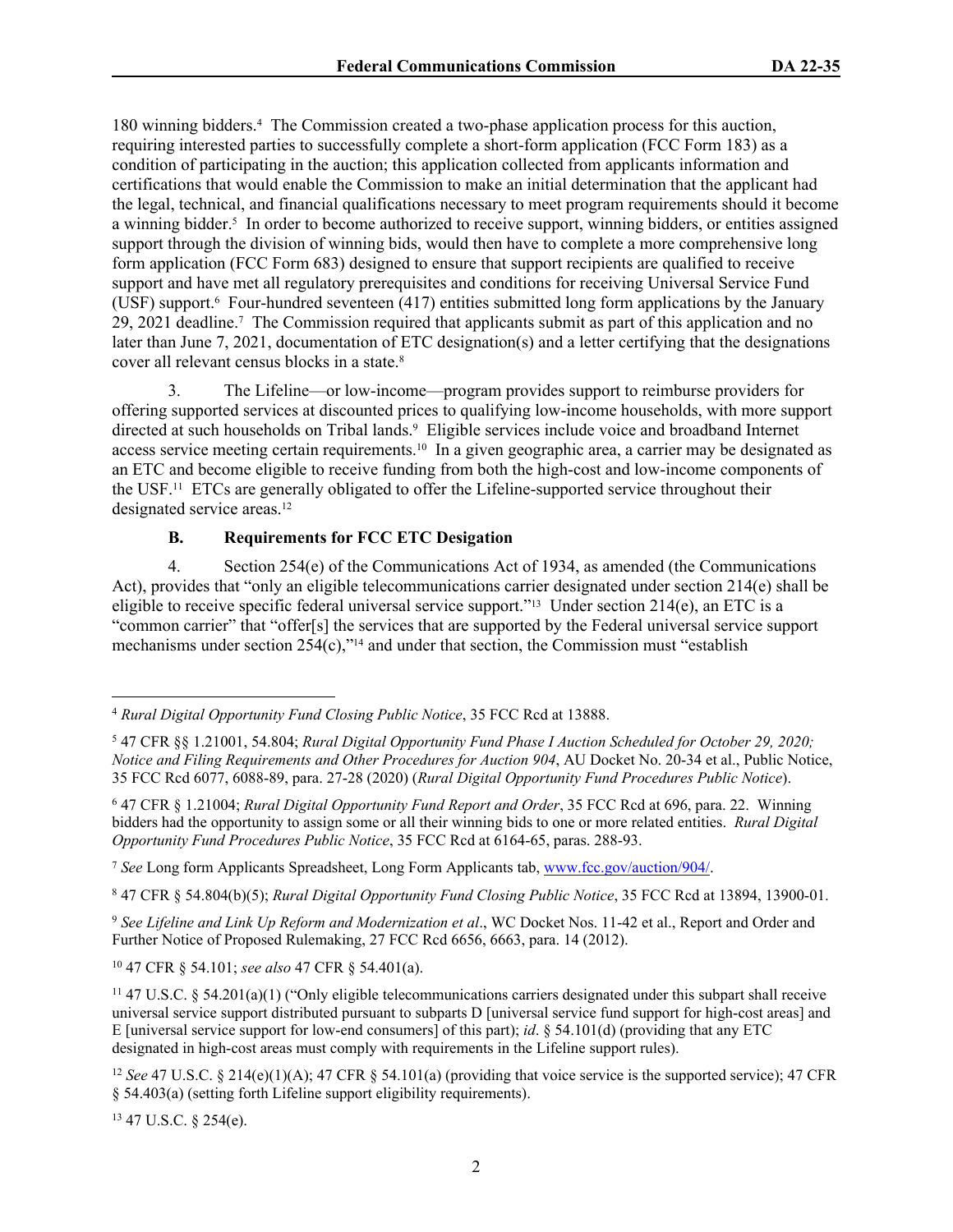periodically," the services supported by universal service, "taking into account advances in telecommunications and information technologies and services."15 The Commission has defined voice as the only supported service.16 This definition is "technologically neutral," allowing "ETCs to provision voice service over many platforms."17 The Commission has also stated that a petitioner offering voice service may be treated as a "telecommunications carrier" under Title II of the Communications Act (and so become eligible to receive an ETC designation) if it "voluntarily 'holds itself out as a telecommunications carrier and complies with appropriate federal and state requirements.'"<sup>18</sup>

5. Section 214 of the Communications Act gives primary authority for ETC designations to state commissions.19 The Commission has authority to designate a carrier as an ETC only when "a common carrier [is] providing telephone exchange service and exchange access that is not subject to the jurisdiction of a State commission."20 The petitioning carrier must demonstrate that the Commission has jurisdiction and may do so by submitting an "affirmative statement from the state commission or a court of competent jurisdiction that the carrier is not subject to the state commission's jurisdiction."21 The Bureau has also stated, for the limited purpose of determining whether it has secondary authority to make an ETC determination, that "[i]f a state law expressly articulates that it does not have jurisdiction over a relevant type of technology, Commission staff would consider such a statute relevant in its determination of Commission jurisdiction."22 The Commission has delegated authority to the Bureau to consider appropriate ETC designation requests.<sup>23</sup>

6. A petition for ETC designation by the Commission must include: (1) a certification that the Petitioner offers or intends to offer all services designated for support by the Commission pursuant to section  $254(c)$  of the Act (which service must be offered on a common carriage basis); (2) a certification that the ETC petitioner offers or intends to offer the supported services either using its own facilities or a

<sup>15</sup> *Id.* § 254(c).

<sup>16</sup> 47 CFR § 54.101(a).

<sup>17</sup> *Connect America Fund et al.*, WC Docket No. 10-90 et al., Report and Order and Further Notice of Proposed Rulemaking, 26 FCC Rcd 17663, 17692, paras. 77-78 (2011) (*USF/ICC Transformation Order*).

<sup>18</sup> *IP-Enabled Services; E9-1-1 requirements for IP-Enabled Service Providers,* WC Docket No. 04-36, WC Docket No. 05-196, First Report and Order and Notice of Proposed Rulemaking, 20 FCC Rcd 10245, 10268, para. 38 n.128 (2005), *aff'd sub nom. Nuvio Corp. v. FCC*, 473 F.3d 302 (D.C. Cir. 2006).

<sup>19</sup> 47 CFR § 214(e)(2) (providing, in relevant part, that a state commission "shall upon its own motion or upon request designate a common carrier that meets the requirements of paragraph (1) as an eligible telecommunications carrier for a service area designated by the State commission"); *Id.* § 214(e) (providing that a common carrier designated under section  $214(e)(2)$ , (3), or (6) offer the services that are supported by Federal universal service support mechanisms under section 254(c) of this title . . .).

 $^{20}$  *Id.* § 214(e)(6).

<sup>21</sup> *See Federal-State Joint Board on Universal Service et al*., CC Docket No. 96-45, Twelfth Report and Order, Memorandum Opinion and Order, and Further Notice of Proposed Rulemaking, 15 FCC Rcd 12208, 12267, para. 120 (2000); 47 U.S.C. § 214(e)(6).

<sup>22</sup> *WCB Reminds Connect America Fund Phase II Auction Applicants of the Process for Obtaining a Federal Designation as an Eligible Telecommunications Carrier*, WC Docket Nos. 09-197 and 10-90, Public Notice, 33 FCC Rcd 6696, 6697 (WCB 2018) (*Phase II Auction ETC Guidance Public Notice*).

<sup>23</sup> *See Procedures for FCC Designation of Eligible Telecommunications Carriers Pursuant to Section 214(e)(6) of the Communications Act*, CC Docket No. 96-45, Public Notice, 12 FCC Rcd 22947, 22948 (1997).

<sup>(</sup>Continued from previous page)

<sup>&</sup>lt;sup>14</sup> *Id.* at § 214(e); *Id.* § 153(11) (defining "common carrier" or "carrier" in relevant part, as "any person engaged as a common carrier for hire, in interstate or foreign communication by wire or radio or interstate or foreign radio transmission of energy").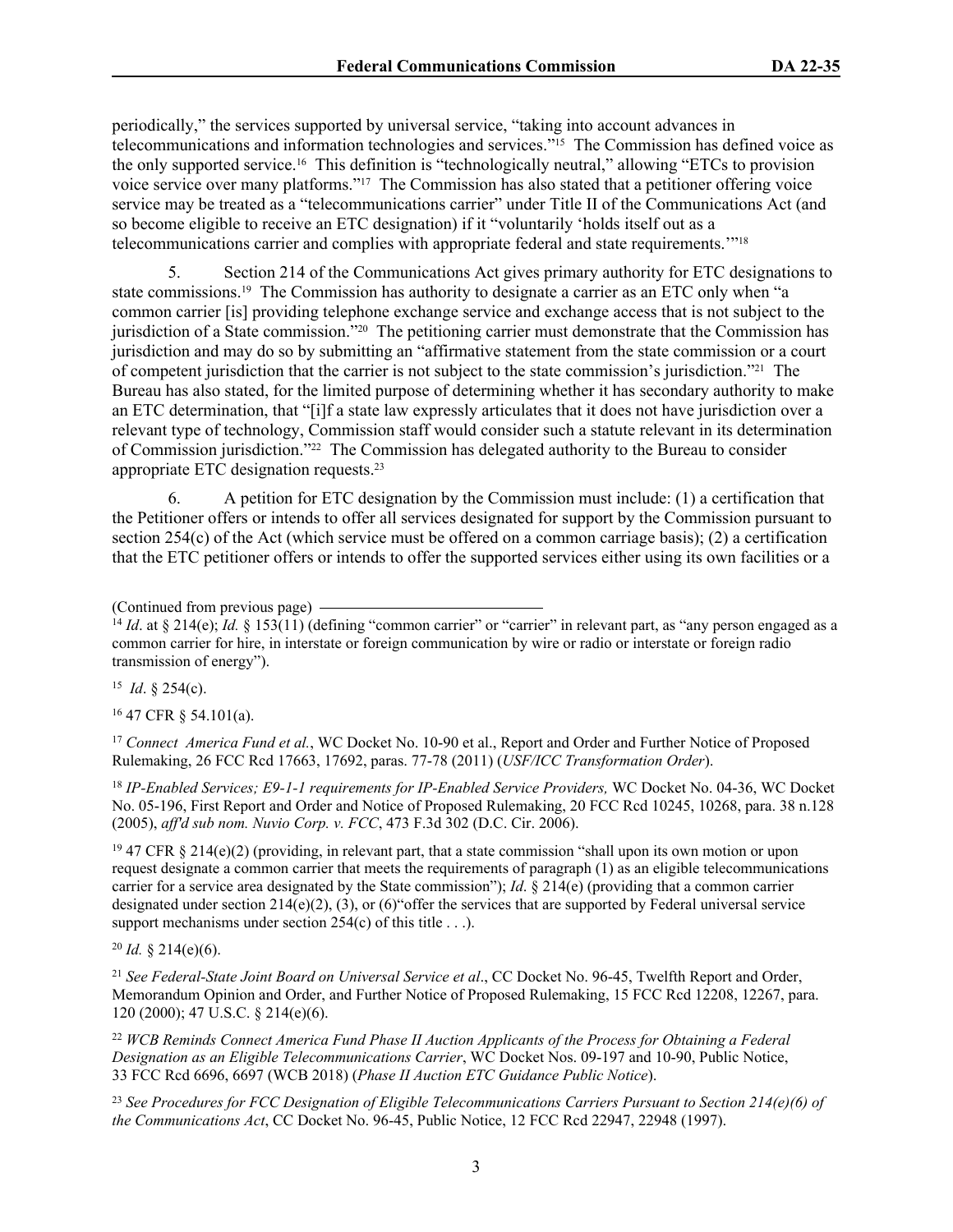combination of its own facilities and resale of another carrier's services;<sup>24</sup> (3) a description of how the petitioner advertises the availability of the supported services and the charges therefor using media of general distribution;25 (4) a detailed description of the geographic service area for which the petitioner requests to be designated as an ETC;26 and (5) a certification that neither the petitioner, nor any party to the application, is subject to a denial of federal benefits pursuant to the Anti-Drug Abuse Act of 1988.<sup>27</sup>

7. In addition, a petitioner must demonstrate its ability to meet certain service standards. A petitioner seeking an ETC designation for purposes of becoming eligible to receive RDOF support must: (1) certify that it will comply with the service requirements applicable to the support that it receives; (2) demonstrate its ability to remain functional in emergency situations; and (3) demonstrate its ability to satisfy applicable consumer protection and service quality standards.<sup>28</sup>

8. We note that, for petitioners seeking ETC designation for the purpose of becoming authorized to receive RDOF support, the Commission has waived the same section 54.202 requirements that it previously waived for CAF Phase II auction support recipients, specifically, the requirement that the petitioner submit a five-year service plan and proof of compliance with consumer protection and service quality standards.<sup>29</sup> These waivers are predicated upon the finding that the need for such requirements is obviated by the specific service quality standards applicable to support recipients and specific reporting obligations relating to such standards.<sup>30</sup>

9. Prior to designating a carrier as an ETC pursuant to section  $214(e)(6)$  of the Act, the Commission must determine whether such designation is in the public interest.31 When making a public interest determination, the Commission historically has considered the benefits of increased consumer choice and the unique advantages and disadvantages of the applicant's service offering.32 Because, however, ETC designation of long form applicants is conditioned upon, limited to, and effective upon authorization to receive support under the program, designation in these areas is presumed to serve the public interest.33 To be ultimately authorized, long form applicants must complete a competitive bidding

 $24$  47 U.S.C. § 214(e)(1); 47 CFR § 54.201(d)(1).

<sup>25</sup> 47 U.S.C. § 214(e)(1); 47 CFR § 54.201(d)(2).

<sup>26</sup> An ETC's "service area" is set by the designating authority and is the geographic area within which an ETC has universal service obligations and may receive universal service support. 47 U.S.C.  $\S 214(e)(5)$ ; 47 CFR  $\S 54.207(a)$ . Although section 214(e)(5) of the Act, 47 U.S.C. § 214(e)(5), requires conformance of a competitive ETC's service area and an incumbent rural telephone company's service area, the Commission has separately forborne from imposing such requirements on Rural Digital Opportunity Fund support recipients. *See Rural Digital Opportunity Fund Report and Order*, 35 FCC Rcd at 728, paras. 93-94.

<sup>27</sup> 21 U.S.C. § 862; 47 CFR § 1.2002(a)–(b).

<sup>28</sup> 47 CFR § 54.202(a).

<sup>29</sup> *Rural Digital Opportunity Fund Closing Public Notice*, 35 FCC Rcd at 13901 n.71 (extending to Rural Digital Opportunity Fund long form applicants the same waivers of 54.202 requirements as provided to Auction 903 long form applicants under the same rationales); *Phase II Auction ETC Guidance Public Notice*, 33 FCC Rcd at 6699- 6700.

<sup>30</sup> *Phase II Auction ETC Guidance Public Notice*, 33 FCC Rcd at 6699-6700; 47 CFR § 54.804; *id*. at § 54.806.

<sup>31</sup> 47 U.S.C. § 214(e)(6); 47 CFR § 54.202(b).

<sup>32</sup> *See, e.g.*, *Virgin Mobile ETC Designation Order in the States of Alabama, Connecticut, Delaware, New Hampshire and the District of Columbia*, WC Docket 09-197, Order, 25 FCC Rcd 17797, 17799, para. 6 (WCB 2010).

<sup>33</sup> *Rural Digital Opportunity Fund Closing Public Notice*, 35 FCC Rcd at 13901 n.71 (extending to Rural Digital Opportunity Fund long form applicants the same presumption that designation will serve the public interest under the same rationales justifying the application of such presumption to Auction 903 support recipients); *Phase II Auction ETC Guidance Public Notice*, 33 FCC Rcd at 6699-6700 (explaining the basis for this presumption).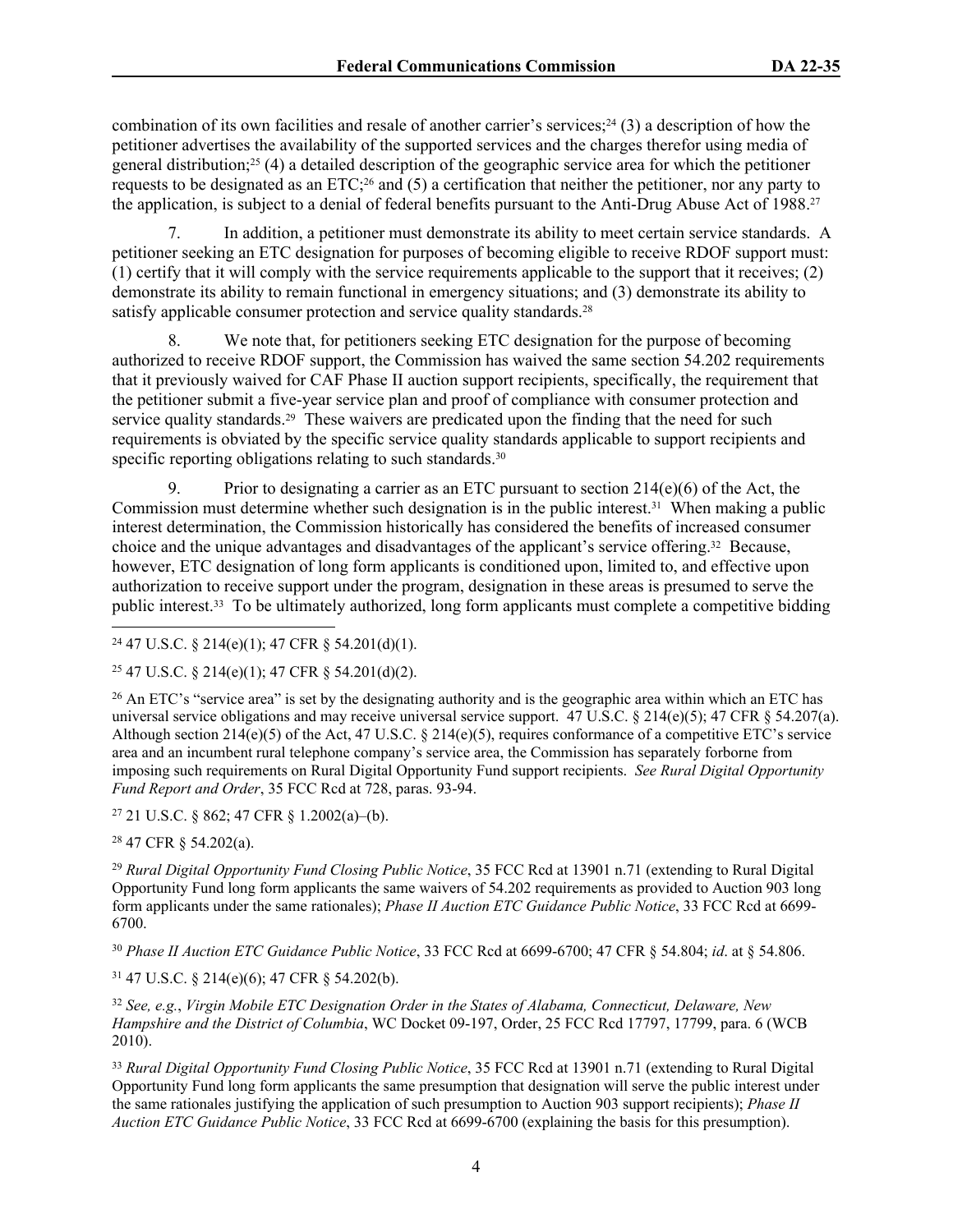process that demonstrates their ability to provide service efficiently in unserved high-cost areas and an application process that demonstrate their ability to meet their public interest obligations.<sup>34</sup>

## **C. Petition for ETC Designation**

10. Windstream Communications seeks an ETC designation to become eligible to receive RDOF support assigned to long form applicants Windstream Florida, LLC (Windstream Florida) and Windstream New York, Inc. (Windstream New York) (collectively, applicants).<sup>35</sup> All three entities are directly and 100% owned operating companies of Windstream Services, LLC, the entity to which RDOF funds were awarded.<sup>36</sup> The Bureau has released public notices soliciting comments on the Windstream Communications' petition for ETC designations in these states by October 18, 2021 (with a reply period until October 25, 2021).<sup>37</sup> No comments have been filed to date.

11. Affiliates of the long-form applicant hold long-standing, state-awarded ETC designations as incumbent Local Exchange Carriers (ILECs) from the relevant state authority that Windstream Communications asserts partially covers RDOF support.38 The remaining areas covered by the assigned bids are served by Windstream Communications and accordingly, Windstream Communications now seeks FCC ETC designation to serve only these areas.<sup>39</sup> As a result of this division of existing service areas, Windstream seeks to make two different operating companies responsible for all legal and administrative requirements, including compliance with RDOF public interest obligations, associated with the support assigned to one lead company in the state.<sup>40</sup>

12. As specified in the *RDOF Closing Public Notice*, long form applicants may identify one or more operating companies in a state as the ETC assuming legal and administrative responsibilities but the applicant must, among other things, maintain a letter of credit that covers the entirety of the assigned bid within the state and must receive all RDOF support.<sup>41</sup> Compliance with RDOF public interest obligations is determined at the state level.42 Further, the Commission has the authority to draw on a letter of credit held by the relevant long form applicant should either ETC designee in the state fail to meet RDOF ETC-related obligations.<sup>43</sup> For these reasons, we interpret the affiliated ETC's eligibility to receive support as extending to affiliated long form applicants that fulfill ETC-related obligations on behalf of its FCC-designated ETCs, at the discretion of the long form applicants.44 We specify that the

<sup>38</sup> Petition at 1-2.

<sup>39</sup> *Id*. at 2.

<sup>40</sup> *Id*.

<sup>34</sup> *See Rural Digital Opportunity Fund Procedures Public Notice*, 35 FCC Rcd at 6112, para. 97 ("One of our main objectives is to maximize the impact of finite universal service resources by awarding support to those providers that will make the most efficient use of budgeted funds."); *Rural Digital Opportunity Fund Report and Order*, 35 FCC Rcd at 694-95, para. 18; *Rural Digital Opportunity Fund Procedures Public Notice*, 35 FCC Rcd at 6166, para. 301.

<sup>35</sup> Petition at 1-2.

<sup>36</sup> *Id*. at 2.

<sup>37</sup> *Wireline Competition Bureau Seeks Comment on Rural Digital Opportunity Fund Petitions for Designation as an Eligible Telecommunications Carrier,* Docket No. 09-197, Public Notice, DA 21-1242 (WCB rel. Oct. 1, 2021).

<sup>41</sup> *Rural Digital Opportunity Fund Closing Public Notice*, 35 FCC Rcd at 13891, para. 13; *Rural Digital Opportunity Fund Procedures Public Notice*, 35 FCC Rcd at 6165, para. 292.

<sup>42</sup> *Rural Digital Opportunity Fund Closing Public Notice*, 35 FCC Rcd at 13891, para. 13; *Rural Digital Opportunity Fund Order*, 35 FCC Rcd at 712, para. 54.

<sup>43</sup> *Rural Digital Opportunity Fund Order*, 35 FCC Rcd at 735-36, paras. 114-17.

<sup>44</sup> *See cf*. 47 CFR § 312(b)(4) (applying same interpretation to rate-of-return carriers and price-cap carriers receiving incremental support).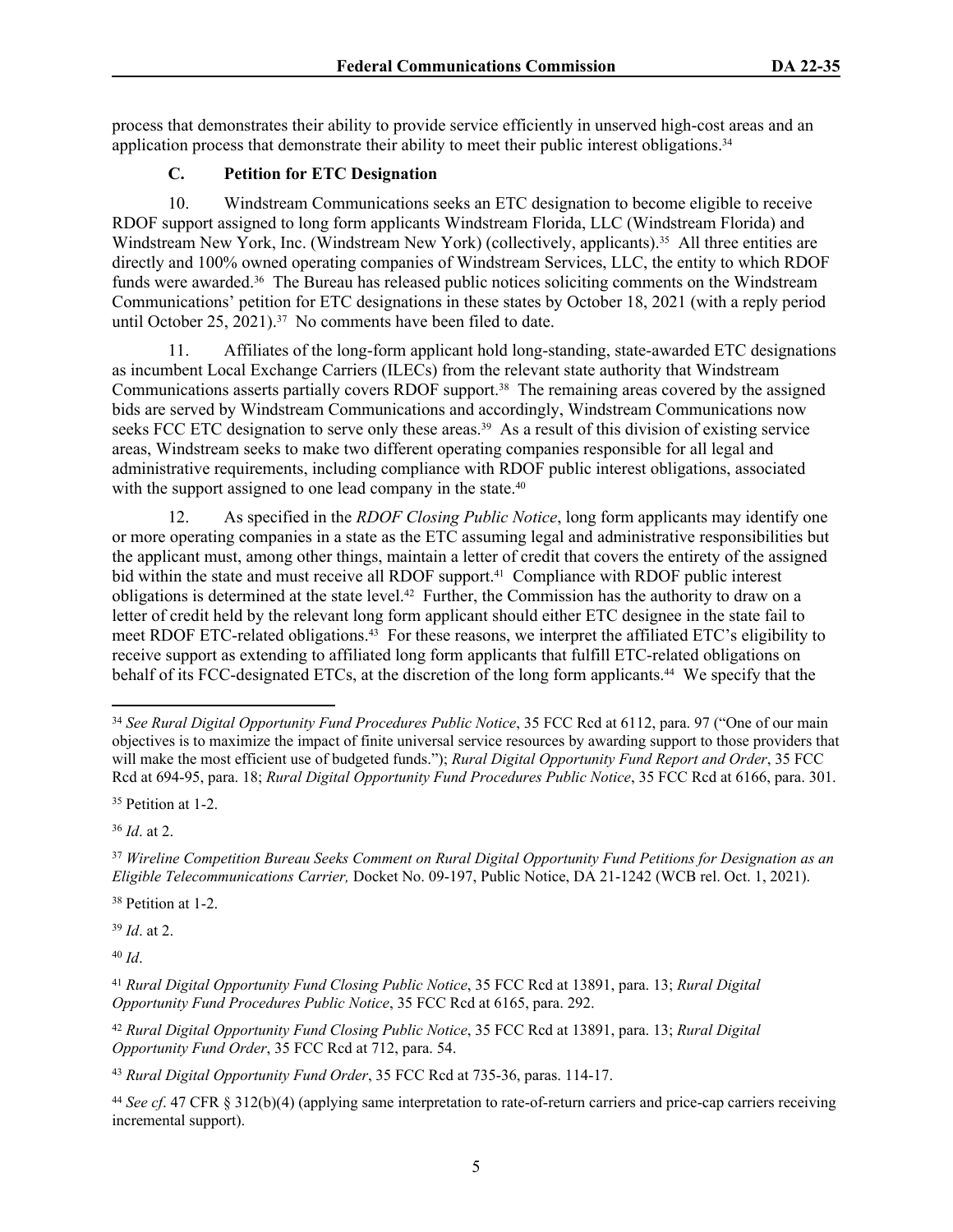FCC ETC designation in each state covers only those areas, as published by the Commission on its website and assigned to the long form applicant, that are served by Windstream Communications and are not covered by the preexisting state designation held by the affiliated ILEC and for which the long form applicant is authorized to receive RDOF support.<sup>45</sup>

## **III. DISCUSSION**

13. We find that Windstream Communications satisfies the statutory requirements of sections 254 and 214(e) of the Act for designation as an ETC, and the Commission's requirements for ETC designation. We therefore designate Windstream Communications as a high-cost ETC in the specified state(s), conditioned upon and limited to the high-cost areas where the Commission authorizes the Petitioner to receive RDOF support and effective only upon such authorization. In these areas, Windstream Communications must meet Rural Digital Opportunity Fund requirements, Lifeline requirements, and other service obligations attendant to its high-cost designations, as specified in the Act and the Commission's rules.<sup>46</sup>

## **A. Commission Authority**

14. Windstream Communications demonstrates that the Commission has the requisite authority to designate it as an ETC pursuant to section 214(e)(6) of the Act. It has submitted an affirmative statement of the relevant state authority declining to assert jurisdiction over the ETC designation of Windstream Communications in the relevant high-cost areas<sup>47</sup> and a relevant Florida regulation specifically excluding from state regulatory authority broadband and Voice over Internet Protocol (VoIP) services (the services that Windstream Communications will use to meet its public interest obligations). 48 As indicated below, the Petitioner also demonstrates that it meets all statutory requirements for ETC designation. Accordingly, we find that the Bureau, acting under the Commission's delegation of authority, may designate the Petitioner as an ETC for purposes of eligibility for RDOF support.

## **B. Eligibility Requirements**

15. *Offering the Service Supported by the Universal Service Support Mechanisms*. We find that the Petitioner establishes through the required certifications and related filings that it qualifies as a telecommunications provider for purposes of receiving universal service support for which it will become eligible pursuant to the requested designation and that it will offer the service supported by the federal universal service support mechanisms.49 Specifically, the Petitioner has committed to offering voice service on a common carrier basis and has specified that its voice service meets the requirements of section 54.101(a) of the Commission's rules.<sup>50</sup> The Petitioner must offer this service as of the first day of the month following the authorization.<sup>51</sup>

<sup>48</sup> Petition at 4 (citing 2011 FL HB 1231, adopted May 5, 2011; Chapter 364.011, F.S.).

<sup>49</sup> *Id*. at 4-5; 47 U.S.C. § 214(e)(1)(A); 47 CFR § 54.201(d)(1).

<sup>50</sup> Petition at 4-5; 47 U.S.C. § 214(e)(1), (6); 47 CFR § 54.101(a) (eligible voice telephony service must provide voice grade access to the public switched network or its functional equivalent).

<sup>45</sup> *See* Results, Long Form Applicants Spreadsheet at <https://www.fcc.gov/auction/904/round-results>.

<sup>46</sup> 47 U.S.C. § 54.202(a)(1)(i); *id*. § 54.101.

<sup>47</sup> Petition at Exhibit E (Letter from Debra LaBelle, Director, Office of Communications, New York Public Service Commission declining ETC jurisdiction (dated May 28, 2021)); *id*. at Exhibit F (Memorandum, Florida Public Services Commission, declining ETC designation (dated June 3, 2021)).

<sup>51</sup> *See Rural Digital Opportunity Fund Report and Order*, 35 FCC Rcd at 745, para. 139 (a newly authorized recipient of RDOF support should be prepared to provide voice service throughout its service areas, either through its own facilities or a combination of its own and other ETC's facilities, on the first day of the month after authorization).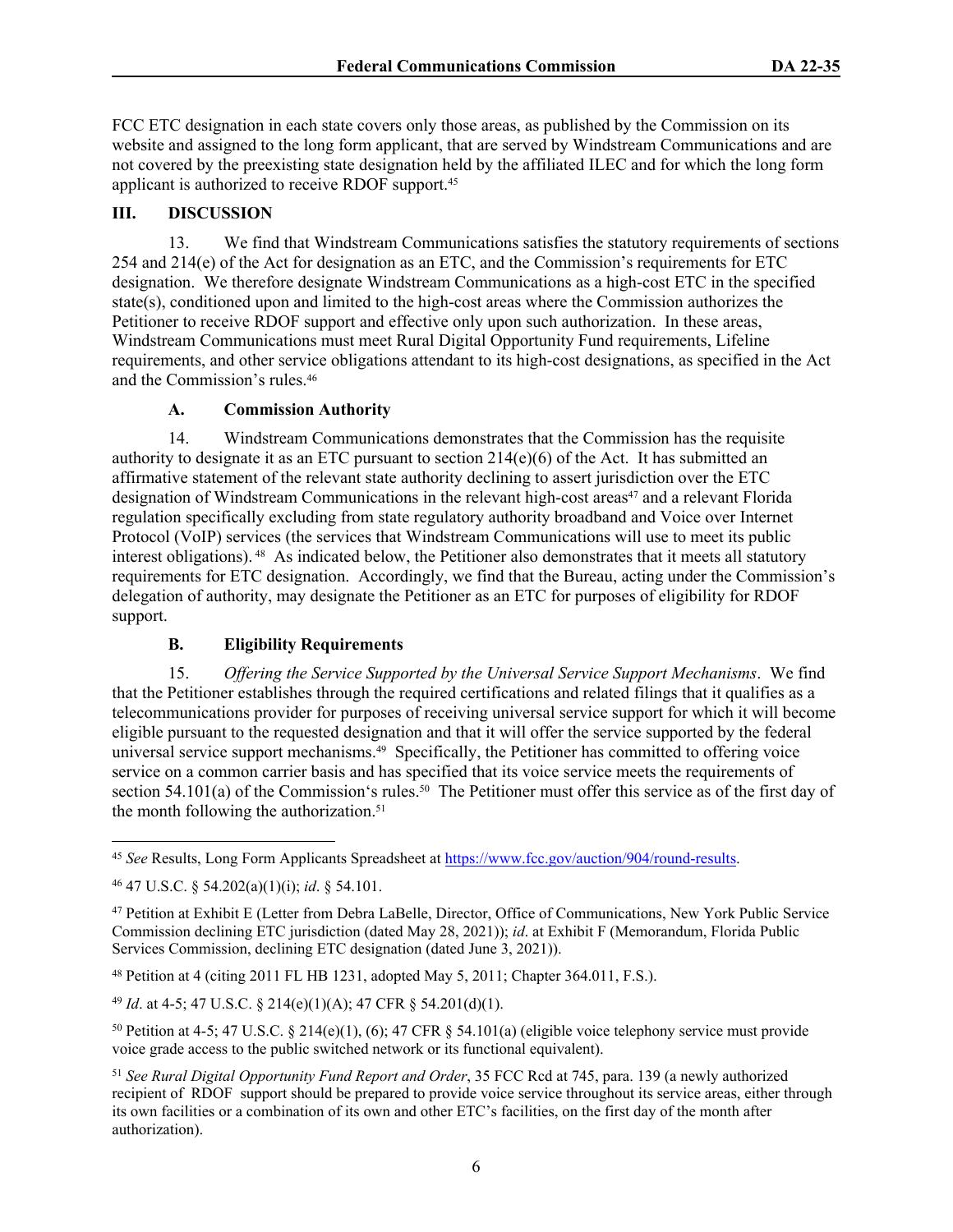16. *Compliance with the Service Requirements Applicable to RDOF Support Recipients*. We find that the Petitioner has established its ability to comply with service requirements applicable to the support that it receives.<sup>52</sup> This determination takes into account that, prior to being authorized to receive RDOF support, the Petitioner must certify and demonstrate, as part of its short form and long form applications, its technical and financial ability to provide voice and broadband services meeting or exceeding RDOF standards,<sup>53</sup> certify its commitment to meeting relevant public interest obligations,<sup>54</sup> and certify its compliance with all statutory and regulatory requirements for receiving the universal service support or, alternatively, certify its acknowledgement that it must be in compliance with these requirements prior to being authorized to receive support.55 Moreover, once authorized, the Petitioner must satisfy certain reporting obligations to ensure that the support received is being used efficiently and appropriately and that service requirements are being met.<sup>56</sup>

17. *Compliance with Service Requirements Applicable to Lifeline Services.* The Petitioner commits to offering Lifeline discounts to qualifying low-income consumers, consistent with the Commission's rules, in all high-cost areas where it is authorized to receive support.57 We emphasize that all ETCs receiving Lifeline support must report certain information to the Commission, USAC, and the local regulatory authority, pursuant to section 54.422 of the Commission's rules.<sup>58</sup>

18. *Offering the Supported Services Using a Carrier's Own Facilities*. The Petitioner certifies that it will offer supported services using its own facilities or a combination of its own facilities and resale of another carrier's services.<sup>59</sup> Facilities are the ETC's "own" if the ETC has an exclusive right to use the facilities to provide the supported services or when service is provided by any affiliate within the same holding company structure.<sup>60</sup> An ETC may satisfy its obligation to "offer" supported voice service (or its functional equivalent, including VoIP) through a third-party vendor but cannot simply rely on the availability of over-the-top voice options.61 Instead, the ETC must remain legally responsible,

<sup>53</sup> 47 CFR § 54.804(a),(b); *Rural Digital Opportunity Fund Report and Order*, 35 FCC Rcd at 726, para. 88, 90.

<sup>54</sup> 47 CFR § 54.804(b)(2)(iii); *Rural Digital Opportunity Fund Report and Order*, 35 FCC Rcd at 726, para. 89.

<sup>55</sup> 47 CFR § 1.21001(b)(6).

<sup>56</sup> *Id*. § 54.806 (providing that RDOF support recipients are subject to sections 54.313, 54.314, 54.316 of the Commission's rules); *id*. § 54.313 (requiring annual report including certifications as to rates, functionality, and deployment, among other things); *id*. § 54.314 (requiring annual certification stating that all federal high-cost support provided was used in the preceding calendar year and will be used in the coming calendar year only for the provision, maintenance, and upgrading of facilities and services for which the support is intended); *id*. § 54.316 (requiring build-out milestone reporting).

<sup>57</sup> CFR §§ 54.400 et seq.

<sup>58</sup> 47 CFR § 54.422; *see also id*. § 54.410.

<sup>59</sup> Petition at 8; 47 U.S.C. § 214(e)(1)(A); 47 CFR § 54.201(d)(1).

<sup>60</sup> *Phase II Auction ETC Public Notice*, 33 FCC Rcd at 6698; *see also* 47 U.S.C. § 153(2) (defining an affiliate as "a person that (directly or indirectly) owns or controls, is owned or controlled by, or is under common ownership or control with, another person").

<sup>61</sup> *Phase II Auction ETC Public Notice*, 33 FCC Rcd at 6699 (citing *Connect America Fund et al*., WC Docket Nos. 10-90, 14-58, 14-259, Order on Reconsideration, 33 FCC Rcd 1380, 1387-88, para. 20 (2018) (rejecting arguments contending that "because VoIP is provided over broadband networks and over-the-top voice options are available, broadband service providers need only offer broadband as a standalone service," and requiring carriers to "offer VoIP over their broadband network on a standalone basis"); *cf. Connect America Fund*, WC Docket No. 10-90, Report and Order, 28 FCC Rcd 7211, 7224 n.21 *(*WCB 2013) (explaining that a broadband provider would be considered to be providing voice service if it did so through an affiliated competitive local exchange company or "through a managed voice solution obtained from a third party vendor … , so long as the broadband provider is the

(continued….)

<sup>52</sup> Petition at 7-8; [47 CFR §§54.101\(d\), 54.202\(a\)\(1\)\(i\).](https://1.next.westlaw.com/Link/Document/FullText?findType=L&pubNum=1000547&cite=47CFRS54.202&originatingDoc=I9c57e1c1861511e8bbbcd57aa014637b&refType=RB&originationContext=document&transitionType=DocumentItem&contextData=(sc.Search)#co_pp_425b00005c4b2)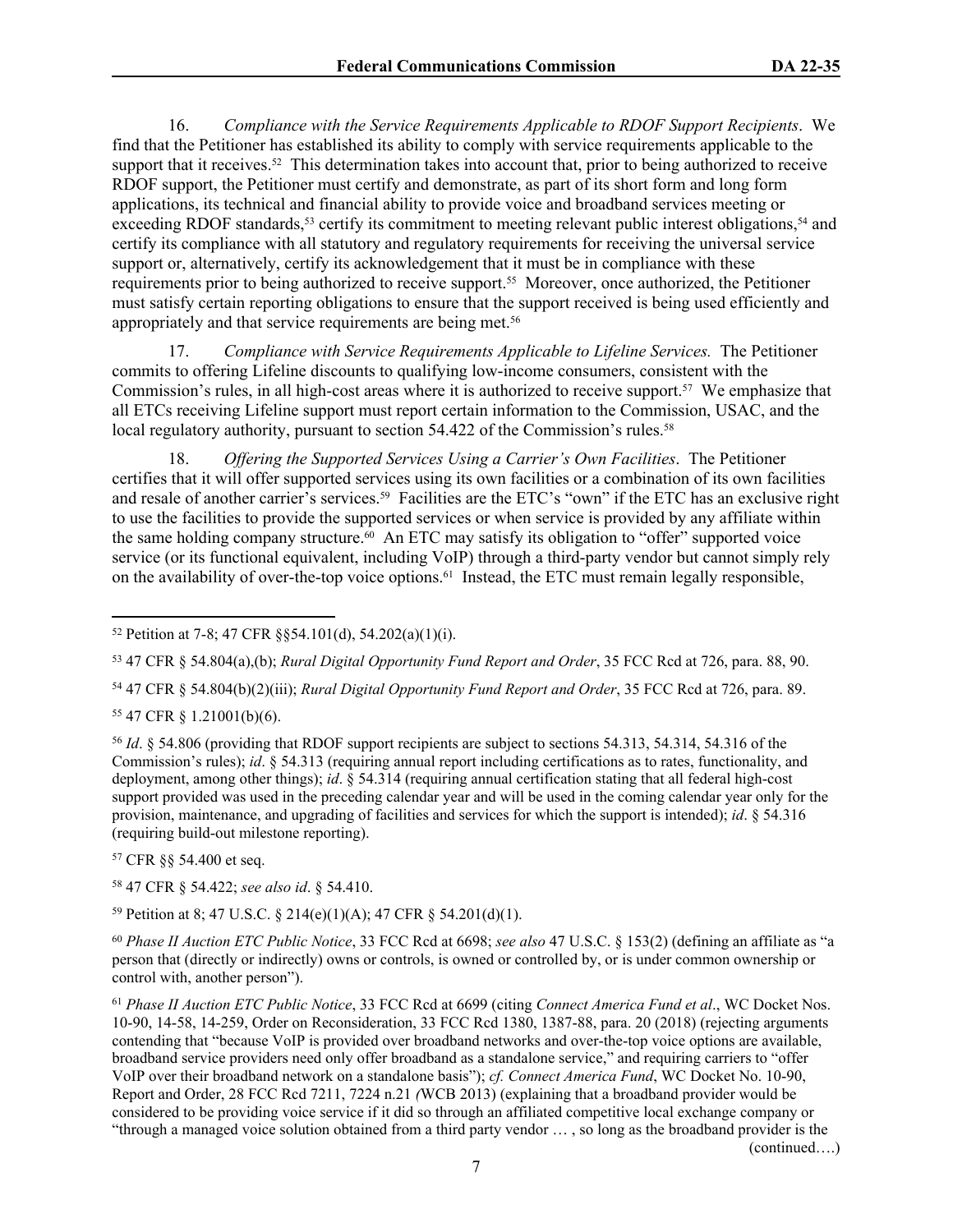through a managed service solution, that ensures that the service meets consumer protection and service quality standards.<sup>62</sup>

19. *Advertising Supported Services.* The Petitioner commits to advertising the availability of the supported services and related charges using media of general distribution.63 We emphasize that, as part of this commitment, an ETC must advertise the availability of its services and charges in a manner reasonably designed to reach Lifeline-eligible consumers.<sup>64</sup>

20. *Ability to Remain Functional in Emergency Situations*. The Petitioner states that it can remain functional in emergency situations.65 The Petitioner states that it has sufficient back-up power to ensure functionality in the designated service area without an external power source, can re-route traffic around damaged facilities, and can manage traffic spikes resulting from emergency situations.<sup>66</sup>

21. *Anti-Drug Abuse Act Certification*. The Petitioner submits a certification that satisfies the requirements of the Anti-Drug Abuse Act of 1988, as codified in sections 1.2001-1.2003 of the Commission's rules.<sup>67</sup>

## **C. Public Interest Analysis**

22. We conclude that the Petitioner's participation in universal service programs would be in the public interest and would provide numerous benefits to consumers. As noted above, the designation is conditioned upon, limited to, and effective upon the long form applicant's authorization to receive support under the RDOF program, and if it is ultimately authorized, we presume that the designation will serve the public interest. Long-standing Commission precedent has explained that the public interest inquiry is a cost-benefit analysis focusing on a petitioner's efficiencies, the benefits of competition, the public benefits of service, and the fundamental principles of USF, all of which are fully demonstrated through the competitive auction and successful completion of the authorization processes.68 To further elaborate, the competitive auction ensures that the most efficient provider (or at least one of the most efficient providers) will serve an area that the Commission has already identified as underserved or unserved using preapproved technologies. The Commission has determined that service to these areas will bring social and economic benefits in terms of access to advanced service meeting specific performance requirements. In addition, the Commission's application process scrutinizes how the applicant for RDOF support will provide service and meet program requirements, subject to close oversight and default penalties; this helps ensure that the applicant will meet its obligation to provide

(Continued from previous page) entity responsible for dealing with any customer problems, and it provides quality of service guarantees to end user customers")).

<sup>62</sup> *Phase II Auction ETC Public Notice*, 33 FCC Rcd at 6699.

<sup>63</sup> Petition at 8-9; 47 U.S.C. § 214(e)(1)(B); 47 CFR § 54.201(d)(2).

<sup>64</sup> 47 CFR § 54.405.

<sup>65</sup> Petition at 10.

<sup>66</sup> *Id*.; [47 CFR § 54.202\(a\)\(2\).](https://1.next.westlaw.com/Link/Document/FullText?findType=L&pubNum=1000547&cite=47CFRS54.202&originatingDoc=I9c57e1c1861511e8bbbcd57aa014637b&refType=RB&originationContext=document&transitionType=DocumentItem&contextData=(sc.Search)#co_pp_d86d0000be040)

<sup>67</sup> Petition at 9; 47 CFR § 1.2002.

<sup>68</sup> *See Federal-State Joint Board on Universal Service*, CC Docket No. 95-45, Report and Order, 20 FCC Rcd 6371, 6388-89, para. 40 (2005) ("The public interest benefits of a particular ETC designation must be analyzed in a manner that is consistent with the purposes of the Act itself, including the fundamental goals of preserving and advancing universal service; ensuring the availability of quality telecommunications services at just, reasonable, and affordable rates; and promoting the deployment of advanced telecommunications and information services to all regions of the nation, including rural and high-cost areas."); *id*. at 6389, para. 41 (where the Commission has jurisdiction, it will conduct a cost-benefit analysis that includes consideration of a variety of factors, including "the benefits of increased consumer choice, and the unique advantages and disadvantages of the competitor's service offering.").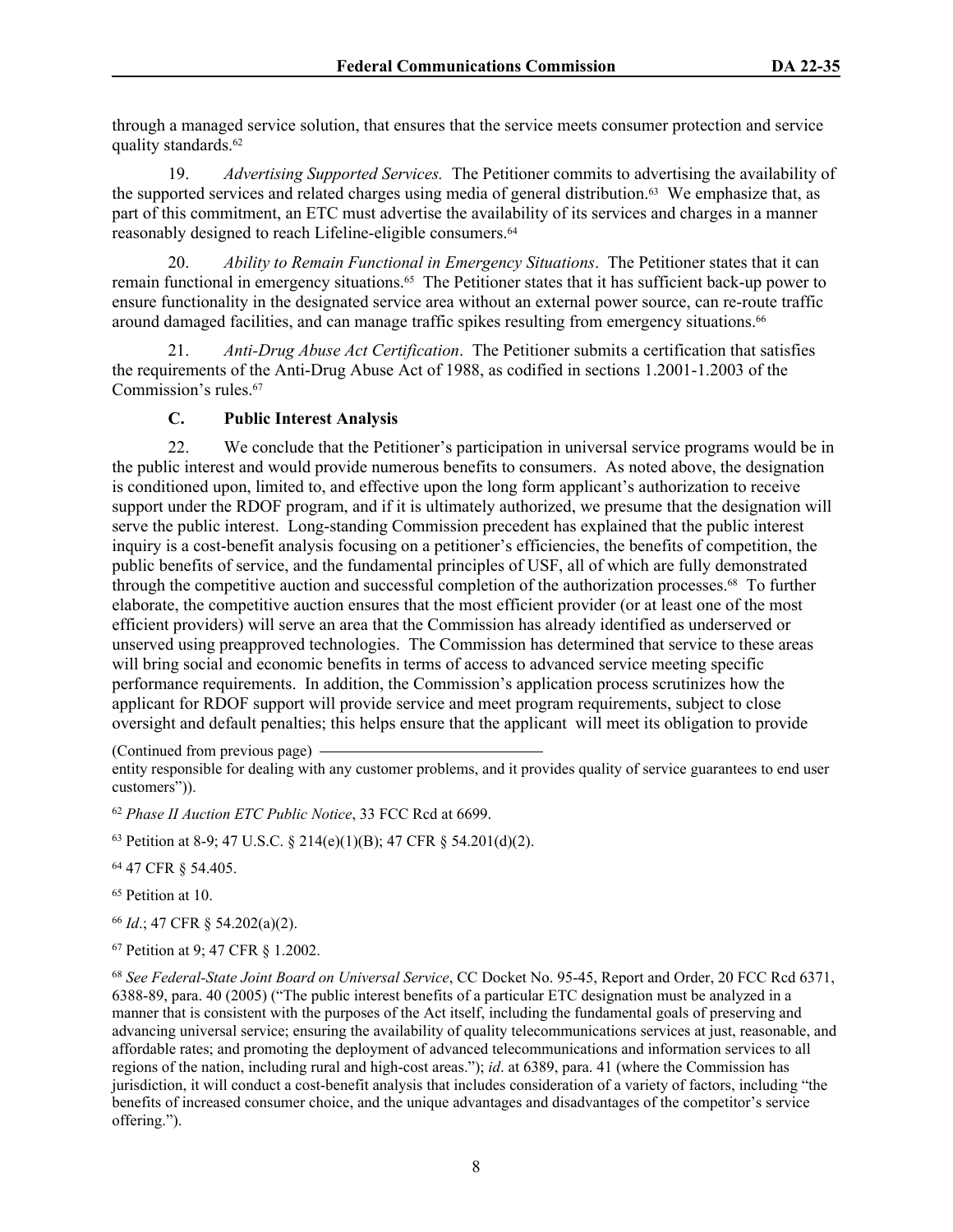ubiquitous service throughout the study area at rates and on terms that are reasonably comparable to those associated with comparable service offerings in urban areas.

23. Accordingly, based on the information, representations, and certifications in its petition, we find that the Petitioner has met all applicable conditions and prerequisites for ETC designation and that conditionally granting these petitions serves the public interest.

## **D. Regulatory Oversight**

24. Under section 254(e) of the Act, the Petitioner must use universal service support "only for the provision, maintenance, and upgrading of facilities and services for which the support is intended."69 Under section 214(e) of the Act, the Petitioner must provide supported services throughout the service area for which it receives an ETC designation.70 When and if the long form applicants are authorized to receive high-cost support, the Petitioner (or the long-form applicant) must file an annual certification for each state in which it receives support that all federal high-cost support received was used in the preceding calendar year and will be used in the coming calendar year only for the provision, maintenance, and upgrading of facilities and services for which the support is intended.71 The Commission conditions future support awarded through the high-cost program on the filing of such certification.<sup>72</sup>

25. An ETC (or the long-form applicant) receiving Lifeline support uses that support as intended when it reduces the price of its telecommunications services by the amount of the support for the eligible consumer.73 In addition, it must file annual reports that include, among other things, a certification of compliance with applicable minimum service standards, service quality standards, and consumer protection rules.<sup>74</sup>

26. We find that reliance on the Petitioner's commitments to meet these and other regulatory requirements in its applications, as well as representations and commitments made in its Petition, is reasonable and consistent with the public interest and the Act. We conclude that fulfillment of these additional reporting requirements will further the Commission's goal of ensuring that the Petitioner can and commits to satisfying its obligation under section 214(e) of the Act to provide supported services throughout its respective designated service areas.

27. The Commission may initiate an inquiry on its own motion to examine any ETC's records and documentation to ensure that the universal service support received is being used "only for the provision, maintenance, and upgrading of facilities and services" in the areas for which the relevant  $ET\ddot{C}(s)$  have been designated.<sup>75</sup> The ETC (or affiliate long-form applicant acting on its behalf and receiving support) must provide such records and documentation to the Commission and USAC upon request.76 If the Petitioner fails to fulfill the requirements of the Act, the Commission's rules, or the terms of this Order after it begins receiving universal service support, the Commission has authority to revoke

<sup>71</sup> 47 CFR § 54.314(b).

<sup>72</sup> *Id*.

<sup>73</sup> *See Petition of TracFone Wireless, Inc. for Forbearance from 47 U.S.C. § 214(e)(1)(A) and 47 C.F.R. § 54.201(i)*, CC Docket No. 96-45, Order, 20 FCC Rcd 15095, 15105-06, para. 26 (2005).

<sup>74</sup> 47 CFR § 54.422(b)(3); *see also id*. §§ 54.416, 54.422 (requiring an officer of the company to certify that the ETC has policies and procedures in place to ensure that its Lifeline subscribers are eligible to receive Lifeline services and that will comply with all federal Lifeline certification procedures).

<sup>75</sup> 47 U.S.C. §§ 220, 403.

76 47 CFR § 54.417.

<sup>69</sup> 47 U.S.C. § 254(e).

<sup>70</sup> *Id*. § 214(e).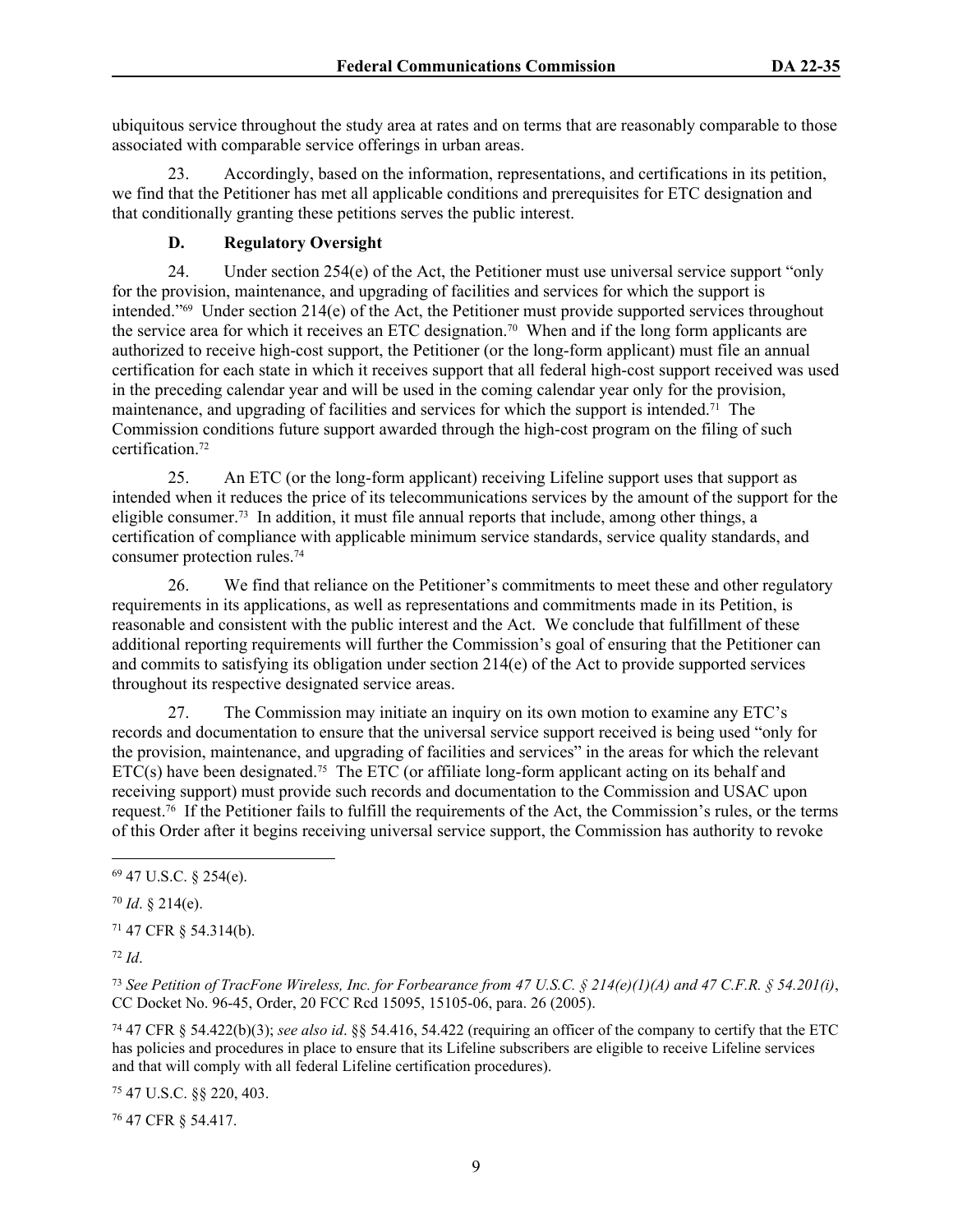the Petitioner's ETC designation.77 The Commission also may assess forfeitures for violations of Commission rules and orders.<sup>78</sup>

28. As the Bureau has previously explained, a carrier that cannot appropriately use universal service support must relinquish its ETC designation pursuant to section  $214(e)(4)$  of the Act and section 54.205 of the Commission's rules.79 For ETCs designated by the Commission, the ETC must file a notice of relinquishment in WC Docket No. 09-197, Telecommunications Carriers Eligible for Universal Service Support, using the Commission's Electronic Comment Filing System (ECFS). The Bureau will release an order approving the relinquishment if the relinquishing ETC demonstrates that the affected area will continue to be served by at least one ETC.80 The ETC must then send a copy of its relinquishment notice and a copy of the relinquishment order (within one week of its release) to USAC at [hcorders@usac.org](mailto:hcorders@usac.org). A carrier that intends to discontinue service must first seek authorization to discontinue service under section 63.71 of the Commission's rules.<sup>81</sup> In addition, ETCs seeking to transfer control of their domestic authorizations to operate pursuant to section 214 of the Act or to engage in the sale of assets under section 214 (including any authorization to receive RDOF support) must first receive approval from the Commission in accordance with sections 63.03 and 63.04 of the Commission's rules governing the procedures for domestic transfer of control/asset applications.82 Transfers of control and assignments of international section 214 authorizations are separately subject to section 63.24 of the Commission's rules.83 Except where the Commission has forborne from the application of section 214, this requirement applies to all transfers of control or asset acquisitions involving ETCs.

#### **IV. ORDER CLAUSES**

29. Accordingly, IT IS ORDERED, pursuant to the authority contained in section 214(e)(6) of the Communications Act of 1934, as amended, 47 U.S.C.  $\S$  214(e)(6), and the authority delegated in sections 0.91 and 0.291 of the Commission's rules, 47 CFR §§ 0.91, 0.291, that WINDSTREAM COMMUNICATIONS, LLC IS CONDITIONALLY DESIGNATED AN ELIGIBLE

<sup>78</sup> *See* 47 U.S.C. § 503(b).

<sup>79</sup> *Id*. § 214(a); 47 CFR § 54.205. *See, e.g.*, *Connect America Phase II Support Authorized for Six Winning Bids*, AU Docket No. 17-182, WC Docket No. 10-90, Public Notice, 35 FCC Rcd 12869, 12874 (RBAFT, OEA, WCB 2020) (summarizing ETC obligations relating to relinquishment); *Connect America Phase II Support Authorized for 856 Winning Bids*, AU Docket No. 17-182, WC Docket No. 10-90, Public Notice, 34 FCC Rcd 4725, 4720-30 (RBAFT, OEA, WCB 2019).

 $80$  47 U.S.C. § 214(e)(4).

<sup>81</sup> 47 CFR § 63.71.

83 47 CFR § 63.24.

<sup>77</sup> *Id*. § 54.806(b) (providing that RDOF support recipients are subject to the compliance measures, recordkeeping requirements and audit requirements set forth in section 54.320(a)-(c) of the Commission's rules); *id*. § 54.320(c); *Federal-State Joint Board on Universal Service; Western Wireless Corp. Petition for Preemption of an Order of the South Dakota Public Utilities Commission*, CC Docket No. 96-45, Declaratory Ruling, 15 FCC Rcd 15168, 15174, para. 15 (2000).

<sup>82</sup> 47 U.S.C. § 214; 47 CFR §§ 63.03; 63.04; *Connect America Phase II Support Authorized for Six Winning Bids*, AU Docket No. 17-182, WC Docket No. 10-90, Public Notice, 35 FCC Rcd 12869, 12874-75 (RBAFT, OEA, WCB 2020) (summarizing ETC obligations relating to transfers of control); *Connect America Phase II Support Authorized for 856 Winning Bids*, AU Docket No. 17-182, WC Docket No. 10-90, Public Notice, 34 FCC Rcd 4725, 4730 (RBAFT, OEA, WCB 2020). Regardless of whether an applicant for RDOF support recipient has received ETC designation during the resubmission period, transfers of control constitute major modifications requiring waiver. Absent such waiver, the application may be dismissed. 47 CFR § 1.21001(d)(5) (prohibiting major modifications to an application during a resubmission period, including any changes in the ownership of the applicant that constitute an assignment or transfer of control); *Rural Digital Opportunity Fund Procedures Public Notice*, 35 FCC Rcd at 6140-41, para. 182 n.407.